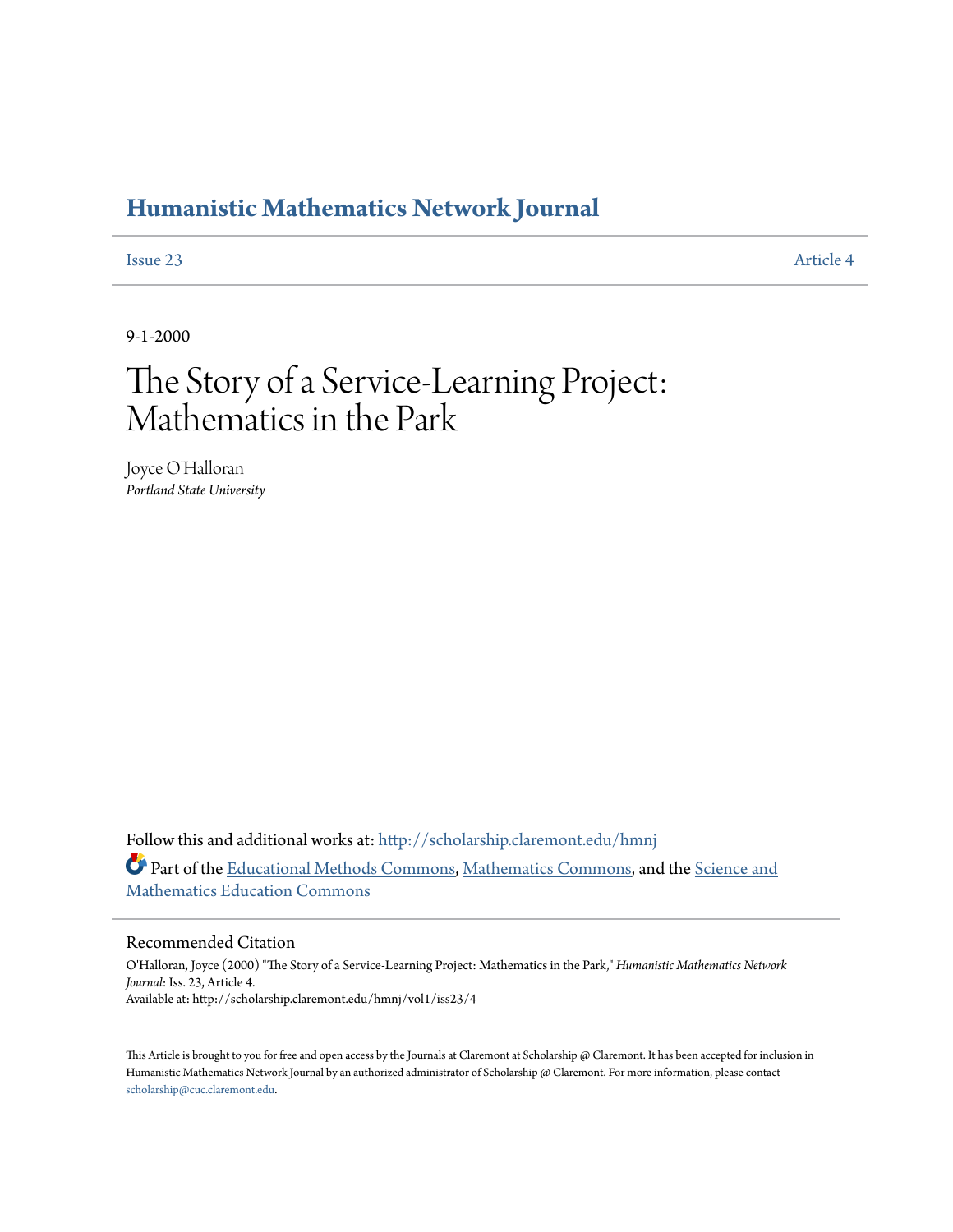## **The Story of a Service-Learning Project: Mathematics in the Park**

*Joyce O'Halloran Professor of Mathematics Department of Mathematical Sciences Portland State University Portland, Oregon 97207-0751 email: joyce@mth.pdx.edu*

#### **SUMMARY**

The following is a description of the development and implementation of a service learning project carried out at Portland State University. Besides describing the mechanics of the project, the description includes excerpts from student journals, reflecting their growth in the service learning process.

\*\*\* We often lead dual lives: the academic life full of intellectual discussions, classes, and textbooks, and a personal life focusing on hobbies, sports, and children. My "two lives" had become increasingly divergent with esoteric research and graduate classes at Portland State University competing with gang-impacted foster children and spiritual quests at home. My decision to devote my sabbatical year (1994-95) to access issues brought these two lives together in a unique way.

It all started with a conversation with a friend a year before my sabbatical was to begin. I had been thinking about ways to promote the popularization of math during my sabbatical, and she was relating her plans for Saturday classes for children. When she mentioned the importance of whole-body movement, I had it! Outdoor mathematics-based games—the ideas started pouring in!

Mathematics research was the foundation: searching for the essence of a mathematics concept. An active game built from the essence of a mathematics concept allows an internalization of that concept (examples follow). Shortly after receiving this inspiration, the Corporation for National and Community Service announced the Learn and Serve America funding. There was my key to making the ideas reality— PSU students could enroll for credit in a service-learning class in which they would create and deliver games. One problem: at the time, such credit did not satisfy any requirements other than elective credits would anyone enroll? In learning about other servicelearning programs, I was introduced to the concept of two-tiered service-learning, in which a small group trains a larger "second tier" group to provide the service. Anticipating low PSU student enrollment, I located a teacher at Jefferson High School (an inner-city high school) willing to loan me two of her school-towork classes once a week. The university students worked with the high school students to create games and then provided backup support when the high school students taught the games to students at nearby middle schools.

I was fortunate to be awarded funding from PSU's Faculty Development funds as well as some of PSU's matching funds to our Learn and Serve America award. Northwest EQUALS (Peggy Noone in particular) played a significant role in developing the Math in the Park piece of PSU's Learn and Serve America proposal; Northwest EQUALS also provided essential community networking.

Before the school year began, I met with the high school teacher, Susan Schenk, to come to an understanding of our partnership. Fortunately, she had already planned to begin these two classes with exercises to develop creativity. Since PSU's quarter began several weeks after the beginning of the high school's semester, our project would begin immediately after the classes completed the creativity exercises.

A week before we were to meet with her classes for the first time, I met with Susan during her preparation period in her classroom. Climbing the stairs to Susan's third-floor classroom, I found myself follow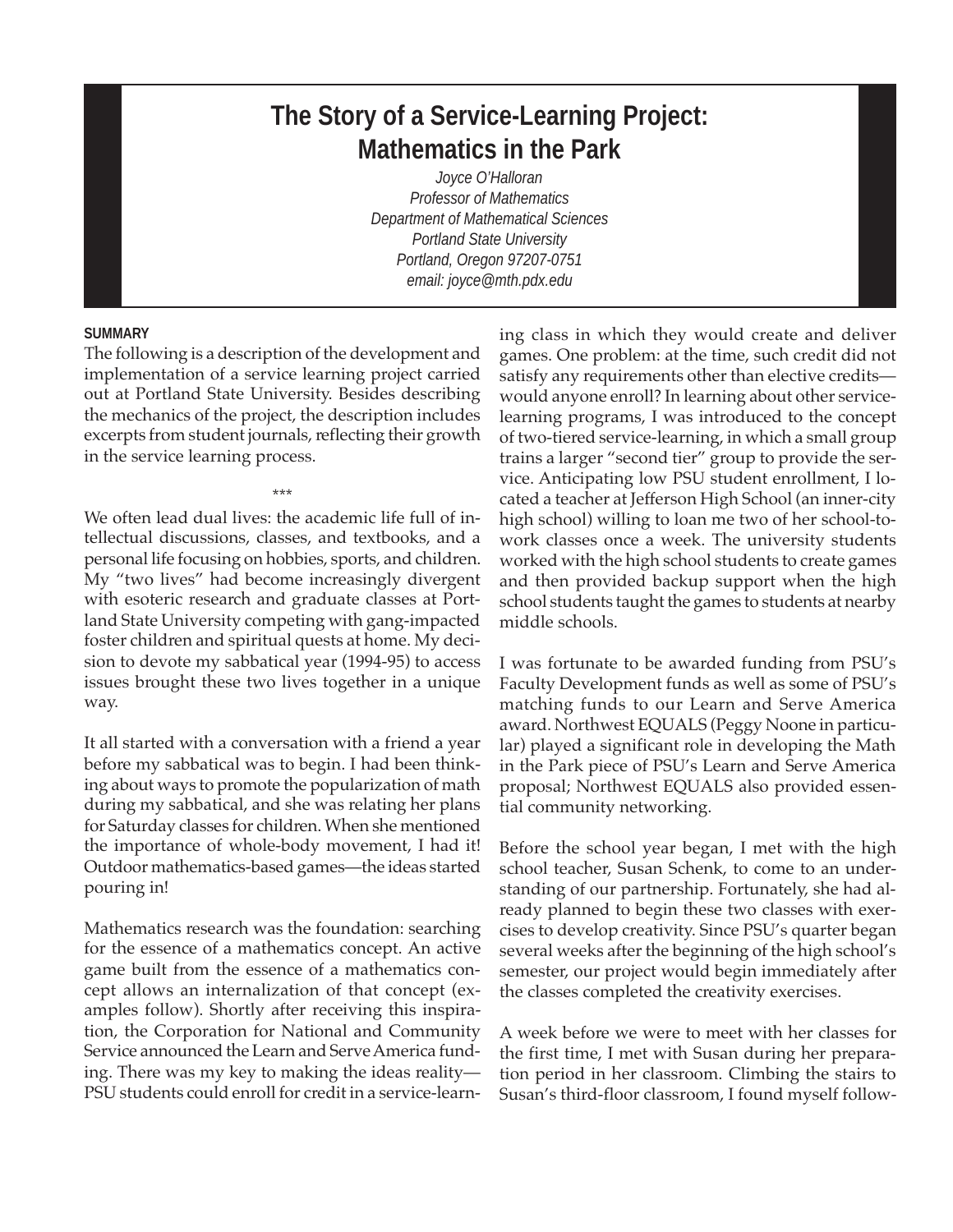ing a pair of young men sporting six inches of boxers above their sagging pants tops and carrying on a conversation in Spanish. Oh, I thought, fortified by my life with foster children, what an experience this will be for the PSU students!

In the initial quarter of the Math in the Park project, I recruited only two PSU students: my work-study assistant Connie Johnson (joining the project as her work-study employment) and a young woman majoring in business. Our first meeting with the high school students occurred on a sunny fall day, and we taught them some mathematics-based outdoor games to give them the flavor of the project. To our surprise, they had strong objections to going outside: the grass was wet and they would have to clean it off their shoes, playing with a basketball might soil their clothes! Well, they grudgingly cooperated but spent 20 minutes afterward getting cleaned up. The positive side was that they were confident that they could design better games than the lousy ones we'd taught them!

We divided the classes into design groups and set them to their task. Some groups came up with ideas immediately and some bogged down. Susan, with her enthusiasm and encouragement, kept everyone on task and suggested approaches. By the end of the first design session, each group had at least the outline of a game, and some had the game materials prepared and ready to go.

The first games created are among my favorites: Angleball and String Design.

#### **ANGLEBALL**

Tape is placed on a basketball court marking the angles 0°, 30°, 45°, 60°, 90°, 120°, 135°, 150°, 180° relative to the edge of the court.

Divide the players into two teams. When the game



leader calls out an angle, one player from each team races to the end of the line segment marking that angle. The first one to arrive wins the privilege of shooting a basket.

Besides reinforcing the concept of "angle," Angleball teaches players to visualize these nine angles that arise frequently in other contexts.

#### **STRING DESIGN**

A group of players is handed a list of instructions, a ball of string, and a roll of masking tape. Following the instructions, they lay out the string, securing it with the tape. The result will be an outline of an object. For example, the following instructions result in the outline of a house:

#### Go 10 feet

Turn 90° to the right and go 3 feet Turn 90° to the right and go 2 feet Turn 90° to the left and go 2 feet Turn 90° to the left and go 2 feet Turn 90° to the right and go 3 feet Turn 90° to the right and go 10 feet Turn 30° to the right and go 8 feet Turn 60° to the right and go 8 feet ("Feet" can be measured with a measuring device or by using one person's foot.)

Players get a chance to use the angles they learned in Angleball, as well as to internalize principles of measurement. In creating their own design instructions, they work through geometry concepts.

In the course of this design process, both PSU and high school students deepened their understanding of math concepts. In the design of Angleball, we watched one high school student teaching another how to use a protractor. They touched on radian measurement when they suggested marking the angles in fractions of a semicircle. In trying to design a probability game, the business major and her high school group struggled with the question of contexts in which probability is applicable.

After trying out the games on each other and on other high school classes, they made adjustments to the games and were ready to teach them to the middle school students. Well, we thought they were ready actually, behind all the gang neighborhood bravado,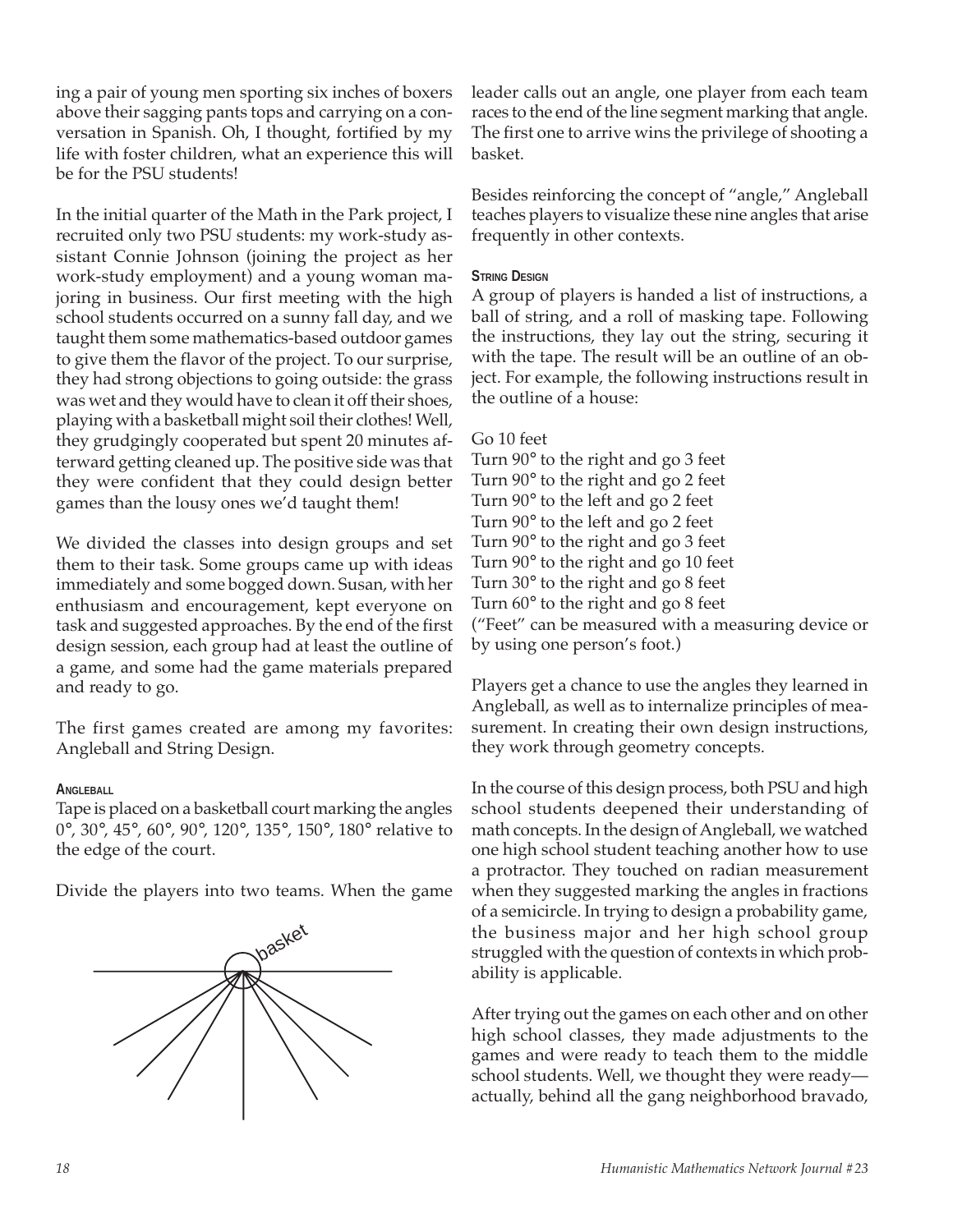they were terrified! The day Susan's second period class was scheduled for their first middle school visit, only one student came to class. Fortunately, Susan had anticipated the problem and had recruited two honors students to assist with Math in the Park as their honors project. Eventually, more of the high school students joined us on outings to the middle schools, and we watched their self-esteem and confidence grow with each field trip. Their efforts to keep active sixth graders on task also gave them a new appreciation for the difficulty of a teacher's job!

Continuing the project into winter quarter, Connie and I were able to recruit six PSU students. The downside: most of them had schedules that didn't allow them to continue with Susan's classes. Consequently, we could only meet with Susan's second period class and had to find an afternoon class to work with. Jefferson High School's mathematics department connected us with Larry Pattee's general math class. Unlike the students of mixed ability in Susan's schoolto-work classes, these students were homogeneously innumerate and undisciplined...but very creative!

The location and time of Larry's class required the PSU team to navigate Jefferson High School's halls at the end of the lunch hour. At that time, the floor is smeared with food and the halls are full of action: minor scuffles, major flirting, and insults filling the air. From PSU students' journals:

> "Walking into Jefferson for the first time was like marching upstairs into the twilight zone. My 7th grader's school is much brighter and less hostile looking."

> "I just observed how the kids interacted with one another. Gang hand signs seem to be a part of this community's language whether or not they are in a gang."

> "I was shocked and dismayed at the amount of disrespect that goes on in the classroom. I found the students to be disruptive and rude."

> "The kids were in complete and total control of the classroom. Not once did I even hear the teacher direct a statement to the class as a whole, and he left the room with a few students to go to the auditorium."

"Many awkward silences occurred while trying to get to know the two girls in my group. They were the only ones that showed up in my group today. Noralee was absorbed in a fashion magazine, and Shaleen was quietly sitting there waiting for me to do something."

And so we persevered through winter quarter, refining our strategies as we went. The "learning" piece of this service-learning project (beyond the obvious) was a weekly reflection meeting. Several of the students were taking education classes at the same time and were eager to relate their field work to their class work. Lively discussions ensued, based on politics affecting schools, school policies like tracking and desegregation, and societal attitudes about children from low income neighborhoods:

> "Technology is changing our life at a pace never seen before, placing an ever increasing demand on our education system. To meet these demands, our education system must be flexible and designed to make changes as needed. This is not the current situation; bureaucracy has burdened down the present system, so that it can't adapt to current changes within a reasonable time span."

> "Too many students are shuffled along the school system, failing to learn not because they are incapable, but they are not expected to learn."

> "In just this one day at the school, I picked up more flaws in the school system than when I was a full-time high school student. To hear that teenage mothers are deprived of free day care to help them to achieve their diplomas saddens me. That was my first eye to eye interaction with budget cuts."

> "Last quarter my thoughts revolved around the social structure that the Jefferson students were trapped in. A dark, dismal school surrounded by small, poorly maintained houses. The students seem to have given up. Why expend the energy to think when it didn't do much for their role models? What I didn't know is that the students last quarter had not given up. They just didn't have enough people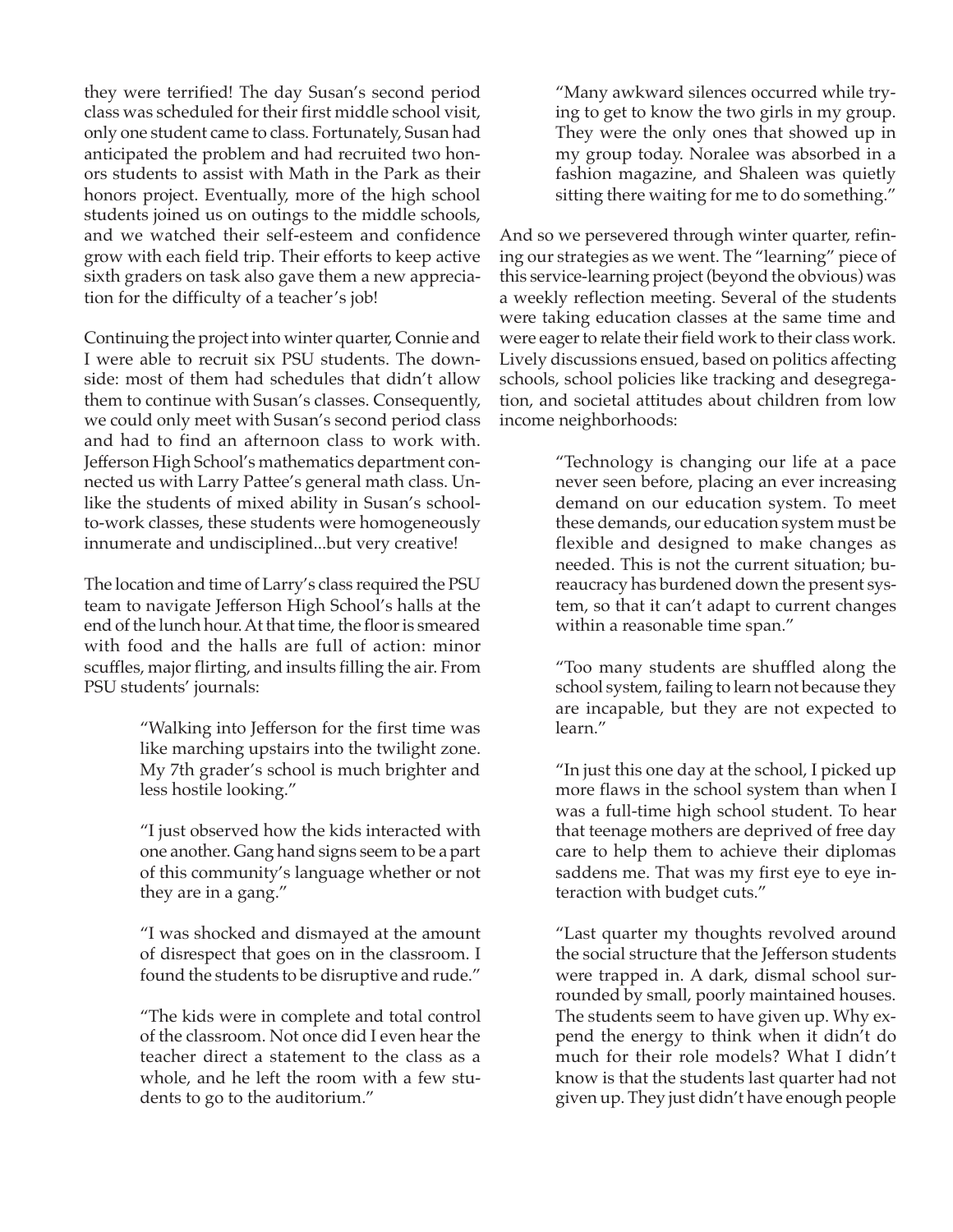in their lives to tell them that dreams are attainable with work and time."

"However, I realized one thing: in working with Jefferson High School kids, we need to treat them the same way as if they are of the same level. I feel they have more psychological problem than mathematical. That's why if we can change their thinking and low esteem by treating them equally in terms of academic abilities, maybe they can improve their school as well as personal lives."

"After a few slow rounds, I realized that there was a lack of self confidence around revealing an answer when a player wasn't sure of an answer. Outwardly, the students called each other stupid in what seemed to be in jest. But inside, I had the feeling that those students had been called stupid by some influential peers."

"How can I expect our education system to provide an equal education to all students when it is nested in a society that is already anything but equal? Some people believe that our current system is hindered by a 'hidden curriculum' that reproduces the existing social and economic class structure. In my utopian education system this would not be the case; students would be treated equally regardless of economic or social class. This would require a revamping of our current system where the privileged few have the advantage, and the poor are constantly oppressed. Herein lies the real paradox of education reform—if we break down the hidden agenda, we break down the very society we intended to serve."

In the spring quarter, Susan's classes were in the "work" phase of their school-to-work program and no longer available. Continuing with Larry's class, we added Dave Dampke's geometry class (our first high school class devoid of discipline problems) and ended the year with a collection of over 30 games, most of them having been field-tested.

Math in the Park continued as a service-leaming project through the fall quarter of 1995, expanding in new dimensions. Connie, my work-study student,

wrote the instructions for 27 activities, and they were reproduced for dissemination. (These instructions are not in a very "polished" form yet, but you can order a copy from me by email.) During spring quarter, we included PSU students from Freshman Inquiry classes who had a service requirement, and they taught games in some after-school programs. Our predominant after-school partner was MESA (Mathematics, Engineering, Science Achievement), a program targeting traditionally under-represented middle school and high school students. The MESA director, Joan Kurowski, was very helpful in matching us with programs in several middle schools and in paving the way for us.

Based on my first attempt at community-based learning, I would emphasize two key components for success: a commitment by the community partners, and regular reflection meetings with the "service learners" (university students and high school students). Before the project started, I met with the first Jefferson High School teacher we worked with and discussed expectations. As schedules shifted and the project was "passed around" to other teachers at the high school, I was not able to set that groundwork, and the project did not proceed as smoothly in those classes. The university students' weekly reflection meetings allowed them to sort through issues that arose in their work with the high school students and to examine the politics of public education in this country.

As I had hoped, the university students had formative experiences:

> "I am still working on what approach I feel I should take with these kids. My first instinct is authoritarian, but as the kids start to warm up to me (and they are), my instinct changes. I think they just need to know that someone cares. And I think that I do."

> "I am a little bit confused with my emotions...I have never talked to a black person for more than 5 minutes. In my native country, The Republic of Georgia, we do not have any black people. And this was really an experience. I am surprised, though, that in the class of "Math in the Park" there was not more than one white kid! There was only one white girl...It's funny, but I feel pleased that I went there. I think my last five-minute talk influ-